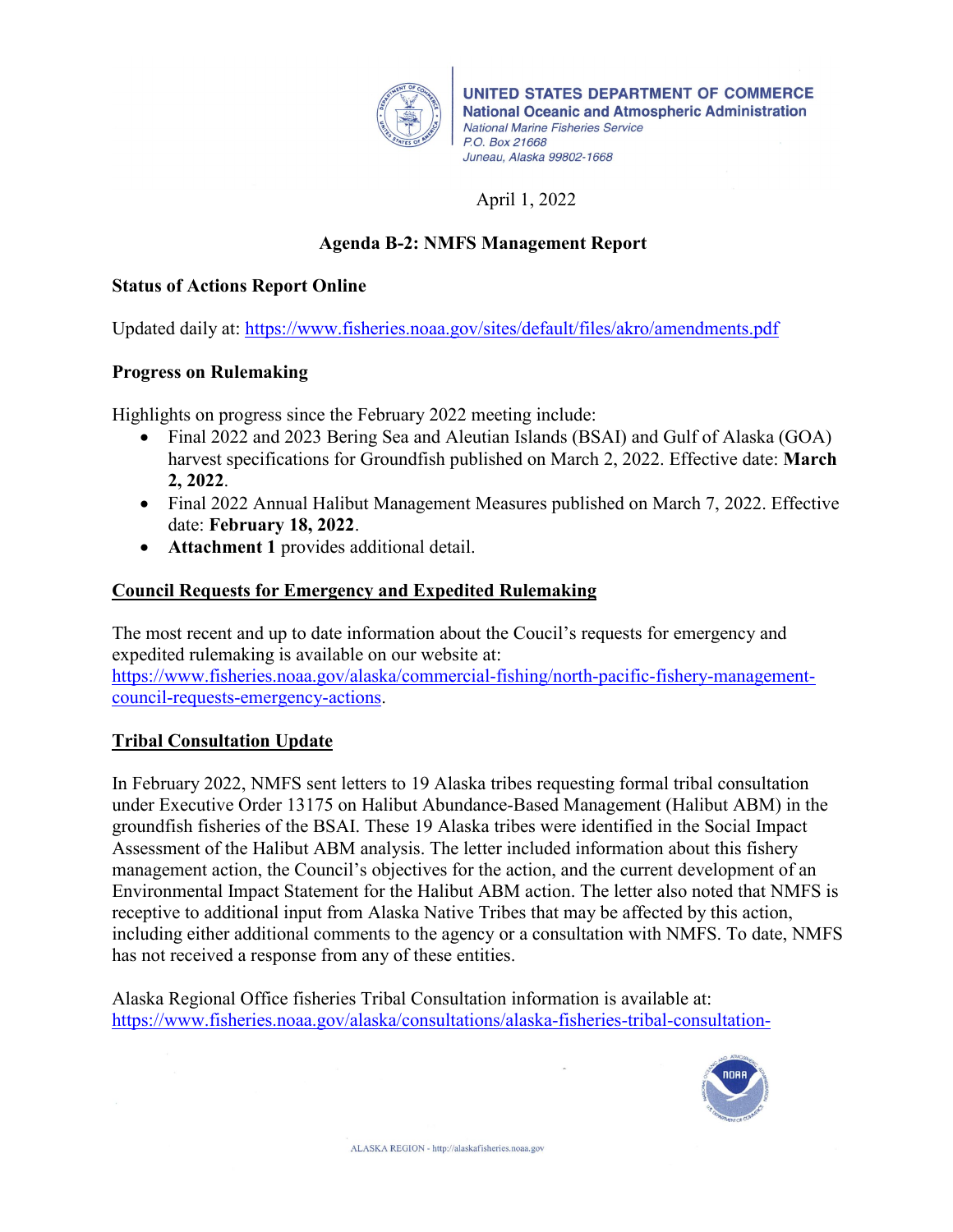[documents-and-workgroup.](https://www.fisheries.noaa.gov/alaska/consultations/alaska-fisheries-tribal-consultation-documents-and-workgroup) For further information, contact Obren Davis at [obren.davis@noaa.gov.](mailto:obren.davis@noaa.gov)

## **Tribal Engagement Update**

*Halibut ABM*: In March 2022, SFD sent a letter to the Bering Intergovernmental Tribal Advisory Council regarding the Halibut ABM action. The letter solicited additional input or questions on the Halibut ABM action.

*Outreach*: NMFS Sustainable Fisheries staff would like to hold additional tribal engagement sessions to supplement forthcoming Council meetings and/or fishery management actions. We would like to hold additional meetings with Alaska tribes and tribal associations outside of the Council process to provide a forum to explain our role in the development of fishery management actions and to hear from Alaska tribes and tribal associations on fishery management processes and issues. NMFS envisions the forum could include discussing issues of particular importance to tribes, soliciting feedback and comments, and then reporting the results of such meetings to the Council. NMFS would also welcome suggestions for improving NMFS's outreach with Alaska tribes and tribal associations regarding fishery management actions. Prospective 2022 meeting dates could include May and August/September. At this juncture, we would like to hear from prospective participants about the following: when would be best to hold such meetings, and any potential topics of interest to discuss at the meetings. To provide input or for further information, contact Obren Davis at [obren.davis@noaa.gov.](mailto:obren.davis@noaa.gov)

## **IFQ Emergency Medical transfers**

NMFS Alaska Region (AKR) staff will prepare an analysis and will consult with the Council to consider the possible impacts of not counting medical transfers approved since March 16, 2020 toward the three in seven year limitation. Upon review of such an analysis, the Council could choose to take action and make a recommendation to NMFS or, with concurrence from the Council, NMFS could develop a proposed rule under MSA Section 305(d) rulemaking authority. Based on use of emergency medical transfers during years where the Council recommended and NMFS approved additional temporary transfer flexibility through emergency actions, NMFS will evaluate if a regulatory change is necessary to modify when the limitation applicable to the use of the emergency medical transfer applies (see regulations at  $50 \text{ CFR } 679.42\text{(d)}(2)\text{(iv)}(C)$ ). Due to the timing of a final rule that became effective around the same time that many fisheries began to experience impacts due to the COVID-19 pandemic, some medical transfers approved in 2020 count toward the limit and some do not. The final rule revising this provision and limiting it's use to three in seven years became effective March 16, 2020 [\(85 FR 8477,](https://www.federalregister.gov/documents/2020/02/14/2020-02878/fisheries-of-the-exclusive-economic-zone-off-alaska-ifq-program-modify-medical-and-beneficiary) February 14, 2020). As such, any medical transfer application approved by NOAA Fisheries after March 16, 2020 counts toward this limitation. NOAA Fisheries intends to prepare an analysis to analyze if medical transfers approved since March 16, 2020 should count toward the three in seven year limit. Some IFQ QS holders have used the medical transfer provision in 2020 and 2021. In 2020 and 2021, emergency medical transfers were approved during the time period prior to the approval of the two emergency rules that authorized the widespread use of temporary IFQ transfers in each year. Due to the limitation implemented in 2020, some QS holders may be restricted from using the emergency medical transfer provision starting in the 2023 fishing year. The following figures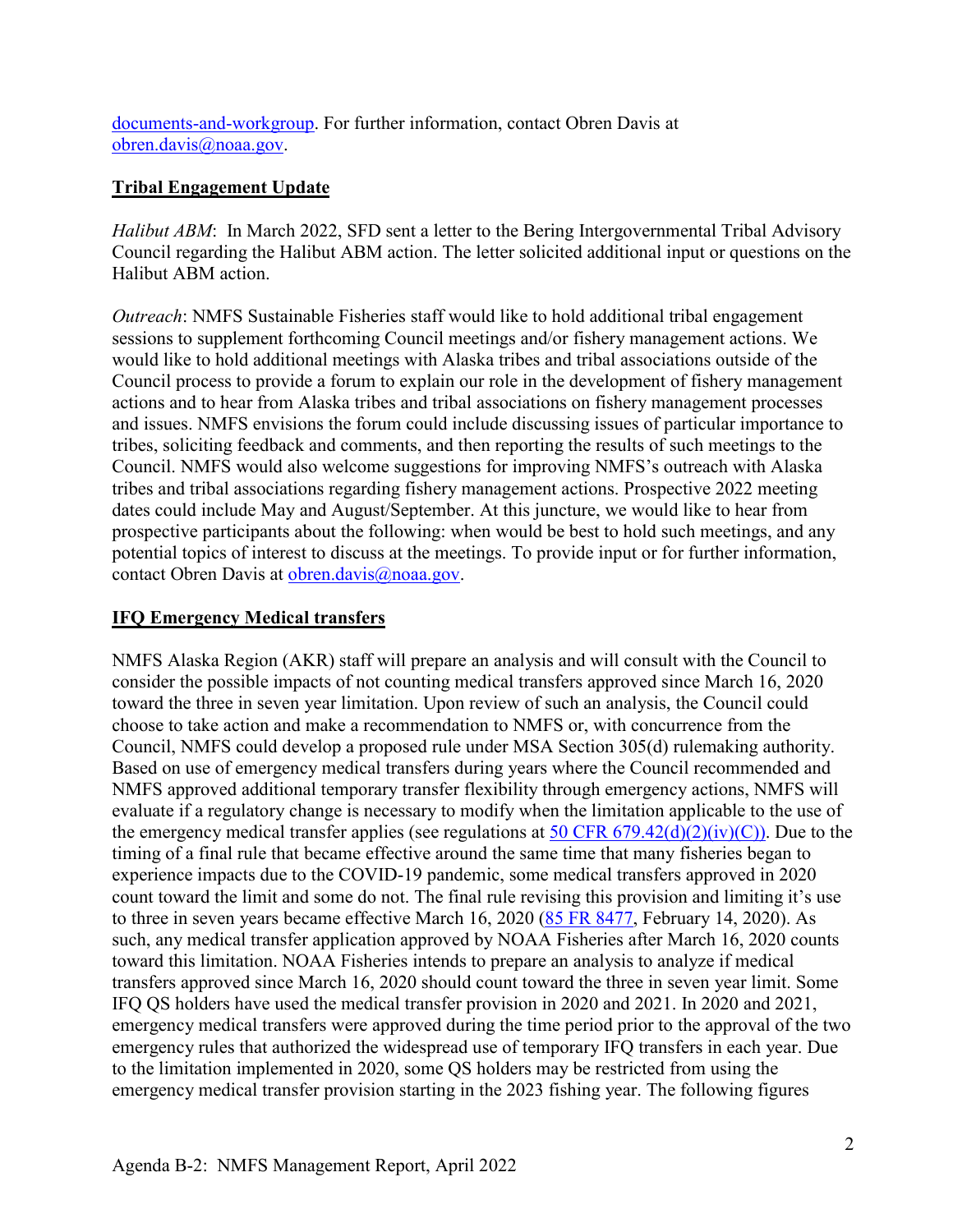provide information about the use of medical and non-medical temporary IFQ transfers in recent years.



*Figure 1. Total Annual Temporary IFQ Transfers from 2017 through 2021. Emergency Medical Transfers are shown in dark blue above. All other temporary IFQ Transfers (including IFQ Temporary Transfers authorized by emergency actions in 2020 and 2021) are shown in light blue below.* 



*Figure 2. Emergency Medical IFQ Transfers by month in 2019, 2020, and 2021. The vertical red dashed lines in 2020 and 2021 show the relative timing for the Council meeting recommending and effective date of emergency actions to allow temporary transfer of IFQ in 2020 and 2021.*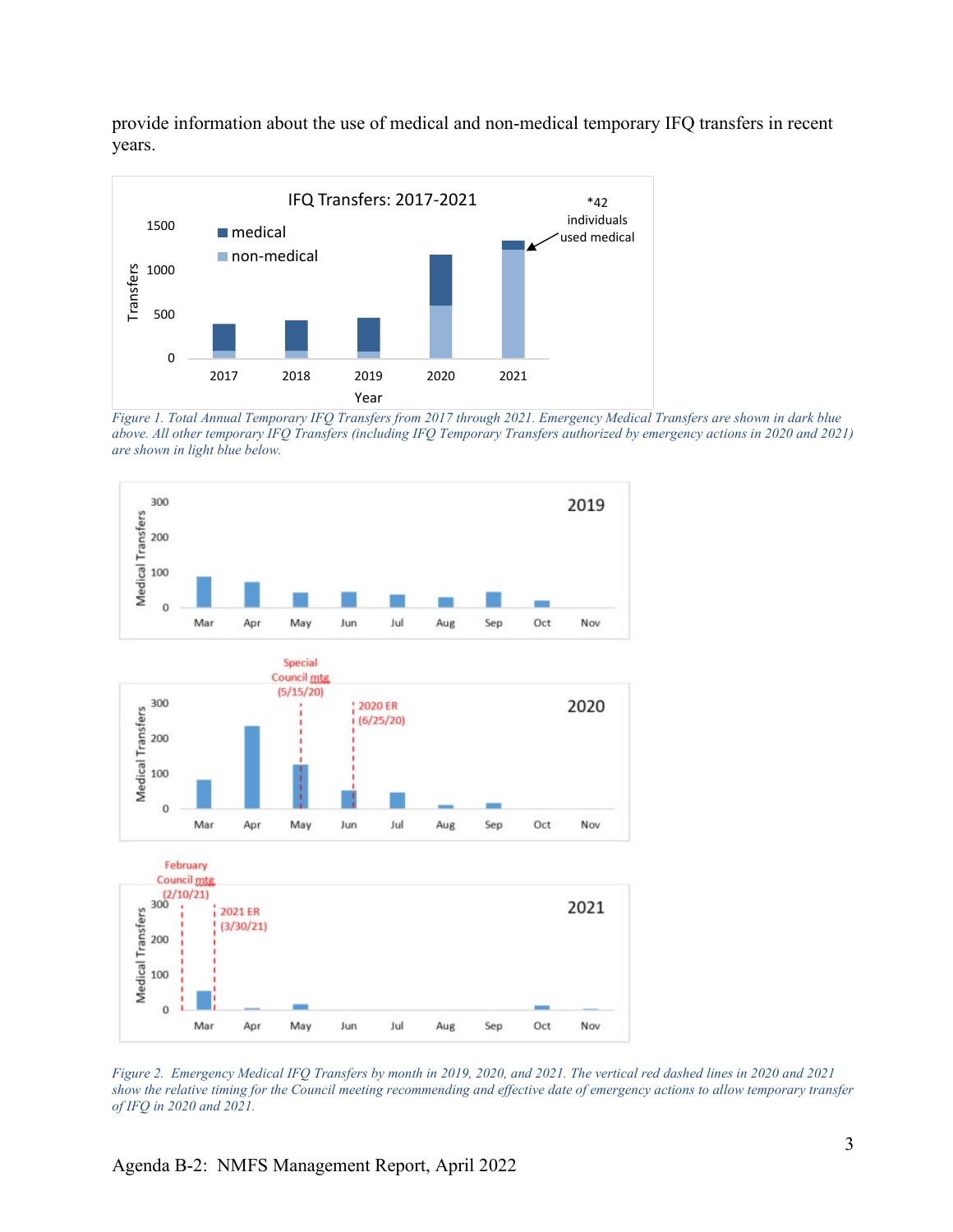## **Integrated Fisheries Application**

In December 2021, we reported to the Council that we have begun work on the development of an Integrated Fisheries Application (IFA). The IFA will be a fully integrated fisheries management data processing system. AKR has collectively embarked on this collaborative project to modernize and improve our fisheries management business processes. The existing systems have successfully served the AKR for nearly three decades, but are no longer capable of adapting to modern fisheries management. The IFA will allow us to address identified inefficiencies in our permitting, inseason activities (e.g. transfers), IFQ accounting, and fee processes.

## *What are the goals and scope of the IFA?*

This project will streamline AKR internal processes across divisions and create more efficient data processing workflows. These improvements will enable us to improve customer service to the fishing industry and public. Additionally, the IFA is expected to facilitate easier implementation of Council actions, and may accommodate new management tools.

The scope of the IFA will include:

- Internal and external software systems
- Permitting processes
- Quota Share Management and Allocation
- IFQ Accounting
- Fee computation and Cost recovery

## *What to expect next?*

The IFA will be implemented in incremental phases with engagement and input from users and stakeholders. The first phase of implementation will focus on internal changes to AKR processes with implementation planned over the next year. Functions planned to be included in Phase 1 are:

- RAM Permitting application tracking moving away from a mainly paper based manual process to a fully electronic process with additional automation and functionality to provide more timely permit status updates.
- Improving internal groundfish account allocation processes. This includes implementing the new Pacific Cod Trawl Cooperative (PCTC) Program annual permitting process in the IFA.
- Modernization of IT Infrastructure by moving to a Cloud Platform.
- Establishing integration with existing software systems including eFISH.

## *Regulatory and Policy Changes*

While reviewing business processes for IFA development, we have identified regulatory changes and certain business policies that may need to be re-evaluated or changed to implement the goals and objectives of the IFA. AKR staff are in the process of inventorying possible regulatory changes and potential policy changes and analyzing the impacts. We plan to receive input from the Council regarding the possible regulatory changes and expected impacts prior to publishing a proposed rule in the Federal Register or making any policy changes.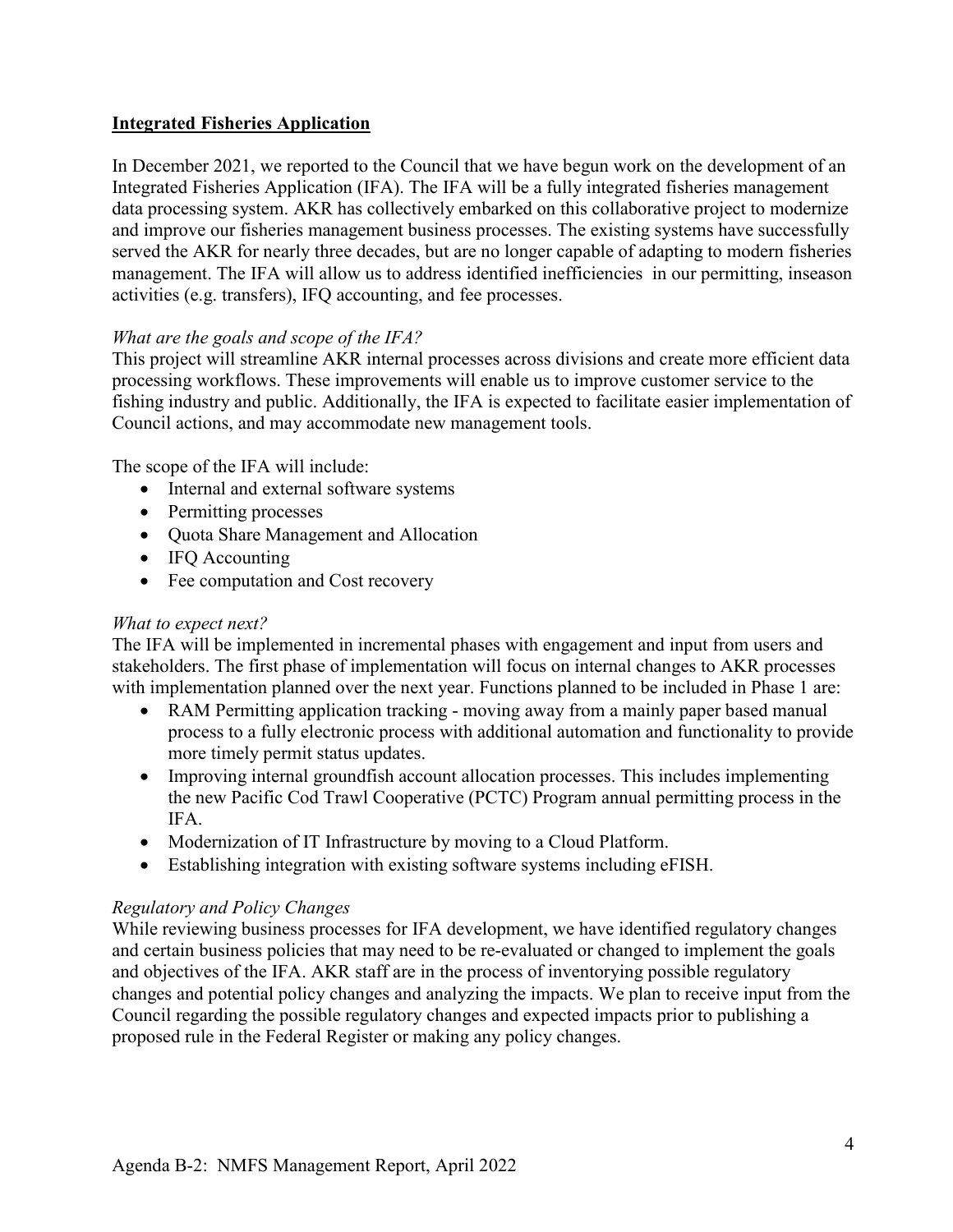#### *How will we communicate?*

We plan to engage with fishery stakeholders and the Council at each step. We will be soliciting input from users at every stage of the implementation process. We will also be providing status updates, education, and training on implementation for each new industry-facing function. Industry and Council input will be vital to the optimization of the IFA initiative.

#### **IPHC Special Session**

The International Pacific Halibut Commission (IPHC) had a Special session on February 25, 2022 to discuss several agenda items from the 98th session of the IPHC Annual Meeting that required additional information and consideration. These included IPHC budget options for 2023, direction to the IPHC's management strategy evaluation team, and a regulatory amendment to allow a 3- halibut per day bag limit in the Canadian recreational fishery<sup>[1](#page-4-0)</sup>.

IPHC Commissioners recommended a 2023 IPHC budget that maintained US and Canadian contributions at 2021/2022 levels and limited non-essential expenditures on travel, meetings, and personell. A slight funding increase to account for increasing costs was accommodated by a small use of IPHC reserve funds.

After considering additional information provided by the Canadian delegtation, Commissioners extended the 3-halibut Canadian recreational fishery bag limit for one year to allow for requested management flexibility while addressing concerns about the potential long-term impact of this measure. Canadian Commissioners indicated a strong desire to revist this issue for permanent implementation at the 2022 IPHC Interim Meeting.

Finally, Commissioners directed the management strategy evaluation team to analyze a range of fishery distribution procedures that included both U.S. and Canadian priorities to help inform potential future management decisions. This range included options for continuation of the current interim agreement for Areas 2A and 2B (which expires at the end of 2022), existing management procedures without the interim agreement, and a fixed 20% allocation to 2B. Commissioners indicated that these distribution procedures are for analytical purposes only and are not endorsed by both parties. The full Report of the 12th Special Session of the IPHC is available [here.](https://www.iphc.int/uploads/pdf/sps/ss012/iphc-2022-ss012-r.pdf)

## **Ringed and Bearded Seal Critical Habitat Final Rules**

On April 1, 2022, NMFS published final rules designating critical habitat in U.S. waters off the coast of Alaska for Arctic ringed seals and the Beringia distinct population segment (DPS) of bearded seals. Both species are listed as threatened under the Endangered Species Act (ESA). The ESA requires that NMFS designate critical habitat for listed species in areas within the jurisdiction of the United States. Critical habitat identifies geographic areas that contain features essential to the conservation of a listed species. For each species, the critical habitat area includes marine waters of the northern Bering, Chukchi, and Beaufort seas. The critical habitat boundaries differ

 $\overline{a}$ 

<span id="page-4-0"></span> $<sup>1</sup>$  IPHC Fishery Regulatory Proposal B4 submitted by Fisheries and Oceans Canada is available at:</sup> [https://www.iphc.int/uploads/pdf/sps/ss012/iphc-2022-ss012-propb4.pdf.](https://www.iphc.int/uploads/pdf/sps/ss012/iphc-2022-ss012-propb4.pdf)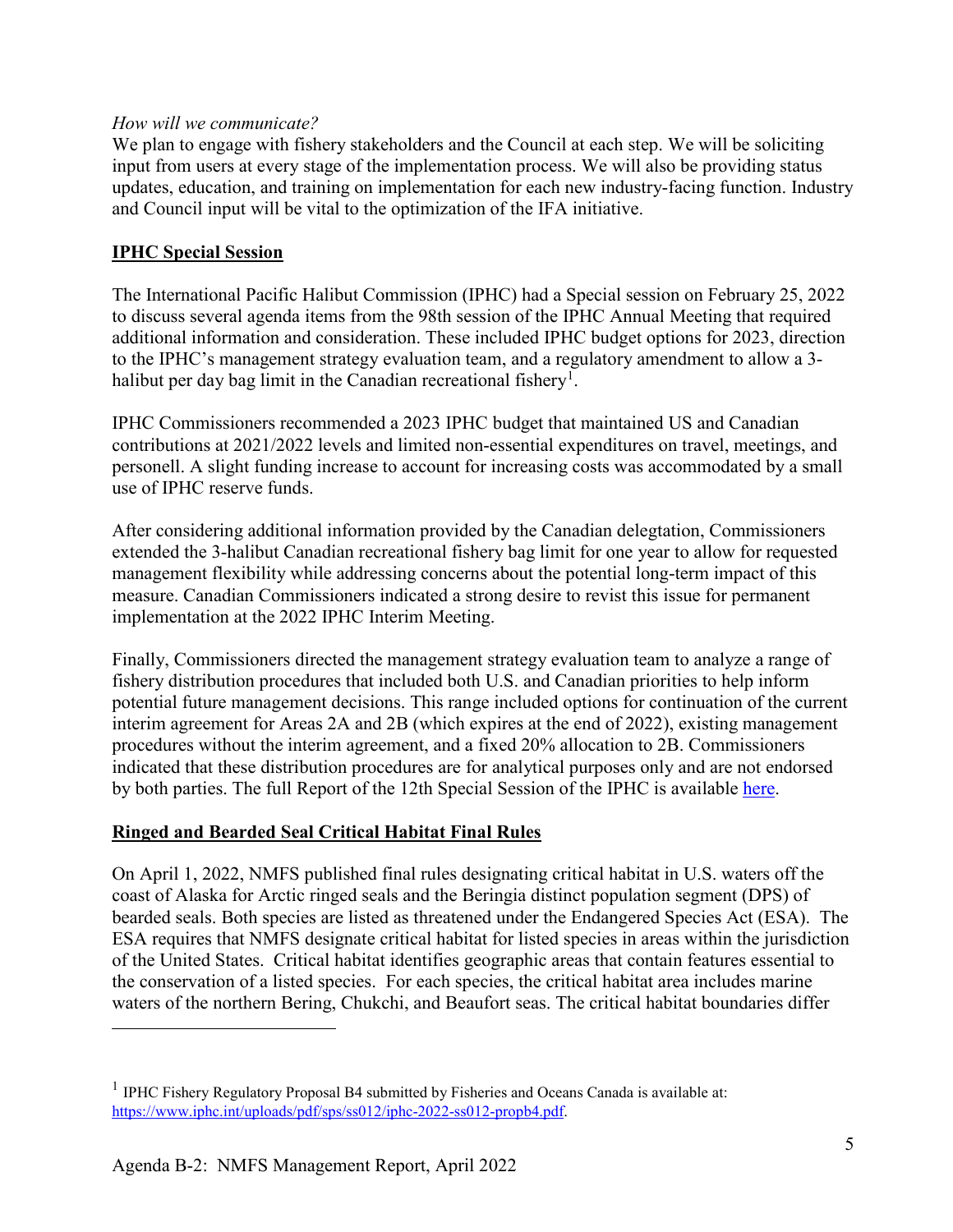between the two species, reflecting differences in where the essential habitat features for each species are found. For each of the designations, the geographic extent of the critical habitat is discussed in detail in the final rule and is depicted on a map. The final rules to designate critical habitat for Arctic ringed seals and Beringia DPS bearded seals are effective May 2, 2022. Further information is available [here.](https://www.fisheries.noaa.gov/feature-story/noaa-fisheries-designates-critical-habitat-ringed-and-bearded-seals-us-arctic?utm_medium=email&utm_source=govdelivery)

#### **Initiation of 5-Year Review for the North Pacific Right Whale**

On March 29, 2022, NMFS announced its intent to conduct a 5-year review of the endangered North Pacific right whale (*Eubalaena japonica*) (87 FR 17991). NMFS is required by the ESA to conduct 5-year reviews to ensure that listing classifications of species are accurate. The 5-year review must be based on the best scientific and commercial data available at the time of the review. NMFS request submission of any such information on the North Pacific right whale, particularly information on its status, threats, and recovery that has become available since the previous 5-year review was issued in December 2017. NMFS must receive your information no later than May 31, 2022. However, NMFS will continue to accept new information about any listed species at any time. [Link to Notice.](https://www.federalregister.gov/documents/2022/03/29/2022-06587/endangered-and-threatened-species-initiation-of-5-year-review-for-the-north-pacific-right-whale)

#### **Petition to Revise the Critical Habitat Designation for the North Pacific Right Whale**

NMFS received a petition from the Center for Biological Diversity and Save the North Pacific Right Whale. The petition asks NMFS to include additional areas in a revised critical habitat designation to encompass a key migratory point and provide connectivity between two essential foraging grounds. Specifically, this petition seeks to connect two existing critical habitat units by extending the Bering Sea unit boundary westward and southward to the Fox Islands, through Unimak Pass to the edge of the continental slope, and eastward to the Kodiak Island unit. NMFS will review this petition as we do with all petitions we receive. [Link to the petition.](https://www.biologicaldiversity.org/species/mammals/North_Pacific_right_whale/pdfs/Petition-to-Revise-Critical-Habitat--North-Pacific-Right-Whale.pdf)

## **Aquaculture Opportunity Area Identification Process**

NOAA recently received the Fiscal Year 2022 (FY22) budget which provided sufficient funds for NOAA to proceed with our work on identifying Aquaculture Opportunity Areas (AOAs) in the Gulf of Mexico and Southern California. Next steps will involve developing Programmatic Environmental Impact Statements for these two regions. This process will ensure that the development of AOAs is inclusive and transparent, and we encourage stakeholders to explore the [AOA information available.](https://www.fisheries.noaa.gov/national/aquaculture/aquaculture-opportunity-areas?utm_medium=email&utm_source=govdelivery)

The FY22 budget did not provide the sufficient resources to launch AOAs in new regions at this time. NOAA leadership continues to strongly support AOA identification nationally, and we anticipate that there will be a continued push in upcoming budget decisions.

The robust response received for AOA identification in Alaska under the previous RFI will continue to serve as a major consideration for AOA identification in future regions, should additional funding become available.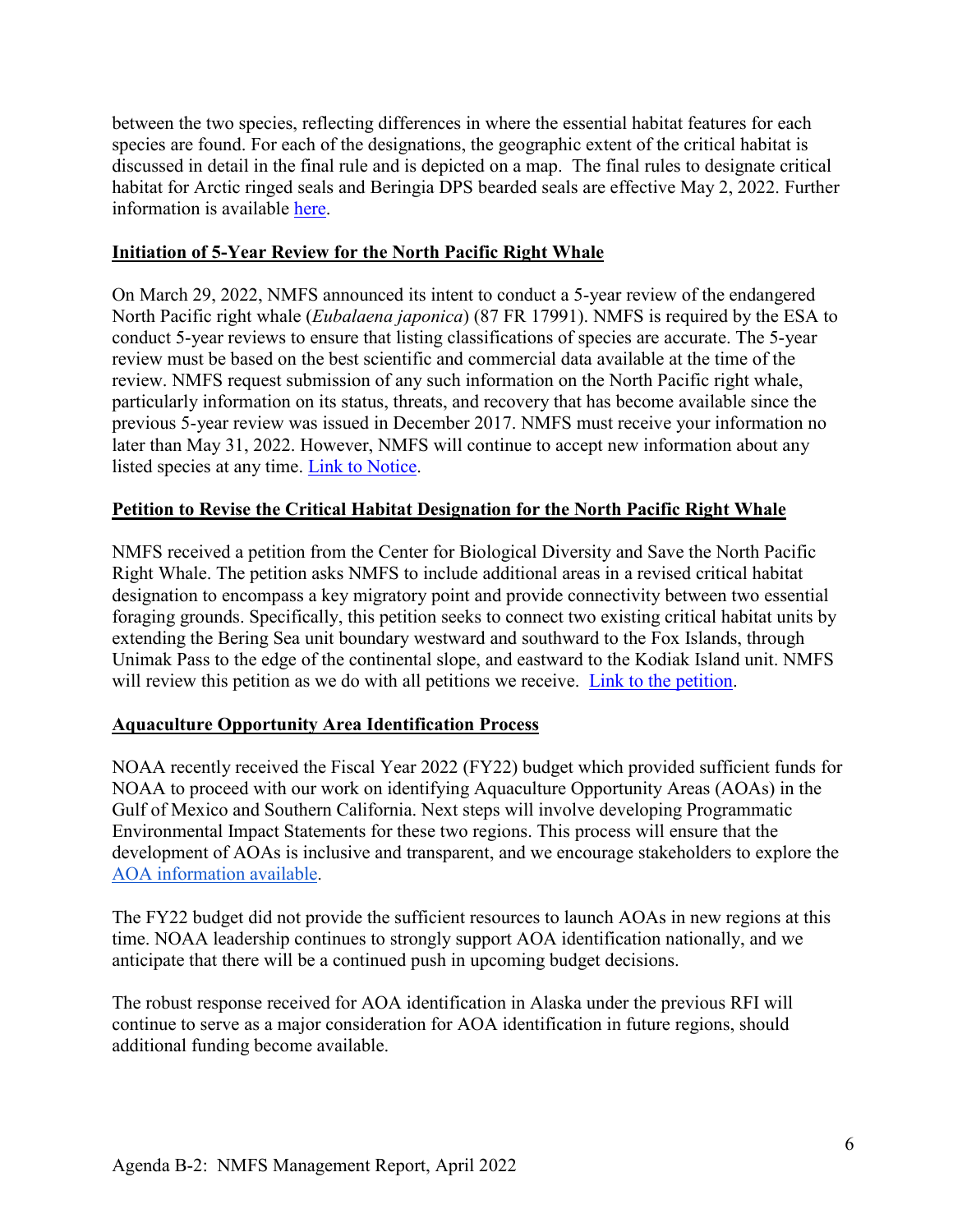#### **Staff Changes**

#### **NOAA Fisheries Names Jon Kurland New Regional Administrator in Alaska.**

On March 24, 2022, NOAA Fisheries announced that Mr. Jon Kurland is the new Regional Administrator for NOAA Fisheries' Alaska Region. He will assume his new duties on March 27, 2022. Mr. Kurland has been with the agency since 1990, serving in two Regional Offices and headquarters, including three senior leadership roles in the Alaska Region: Assistant Regional Administrator for Habitat Conservation, Acting Deputy Regional Administrator, and, since 2012, Assistant Regional Administrator for Protected Resources. He succeeds retiring Regional Administrator Dr. Jim Balsiger who had been in the position for 21 years. Read [more here.](https://www.fisheries.noaa.gov/feature-story/noaa-fisheries-names-jon-kurland-new-regional-administrator-alaska?utm_medium=email&utm_source=govdelivery)

#### **Inseason Management Report**

**Attachment 2** provides additional detail.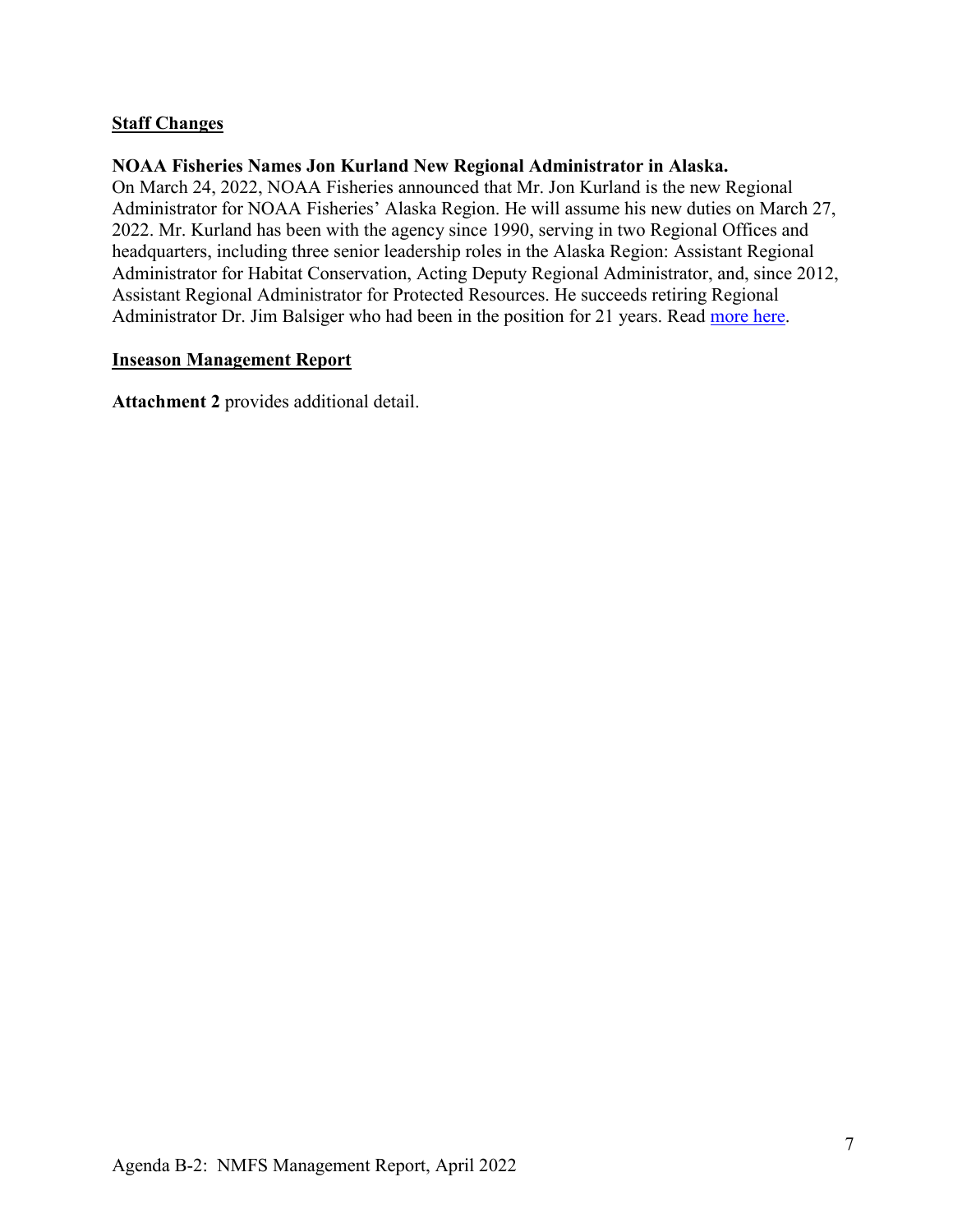|                                                                                                           | <b>Attachment 1 -- Status of Regulatory Actions</b> |                                              |                                           |                                   |                                                                         |                                                                                                       |                                                                       |                                                                                                           |
|-----------------------------------------------------------------------------------------------------------|-----------------------------------------------------|----------------------------------------------|-------------------------------------------|-----------------------------------|-------------------------------------------------------------------------|-------------------------------------------------------------------------------------------------------|-----------------------------------------------------------------------|-----------------------------------------------------------------------------------------------------------|
|                                                                                                           |                                                     |                                              |                                           |                                   |                                                                         | Changes since February 2022 are noted in Bold Red EOC = End of Comment Period                         |                                                                       |                                                                                                           |
| <b>Action Status</b>                                                                                      | Lead<br>Council<br>and SF<br><b>Staff</b>           | Date of<br>Council<br>Final<br><b>Action</b> | <b>Start</b><br>Regional<br><b>Review</b> | <b>Received by</b><br><b>GCAK</b> | <b>Transmittal</b><br><b>Date of Action</b><br>to NMFS HQ<br>for Review | <b>Notice of</b><br><b>Availability</b><br>(FMP)<br><b>Published in</b><br>Federal<br><b>Register</b> | Proposed<br>Rule<br><b>Published in</b><br>Federal<br><b>Register</b> | <b>Final Rule or</b><br><b>Notice of</b><br>Approval<br><b>Published in</b><br><b>Federal</b><br>Register |
|                                                                                                           |                                                     |                                              |                                           | <b>FMP</b> Amendments             |                                                                         |                                                                                                       |                                                                       |                                                                                                           |
| Amendment 122 (BSAI)<br>Pacific cod Trawl CV<br>Cooperative Program                                       | McCracken<br>Warpinski                              | October<br>2021                              |                                           |                                   |                                                                         |                                                                                                       |                                                                       |                                                                                                           |
| Amendment 123 (BSAI)<br>Halibut ABM                                                                       | <b>Stram</b><br>Mansfield                           | December<br>2021                             |                                           |                                   |                                                                         |                                                                                                       |                                                                       |                                                                                                           |
|                                                                                                           |                                                     |                                              |                                           | <b>Regulatory Amendments</b>      |                                                                         |                                                                                                       |                                                                       |                                                                                                           |
| Gulf of Alaska; Proposed<br>2022 and 2023 Harvest<br>Specifications for<br>Groundfish                     | Cleaver<br>Davis                                    | December<br>2021                             | PR: 10/18/21<br>FR:12/27/21               | PR: 10/21/21<br>FR:1/10/22        | PR: 11/15/21<br>FR:2/1/22                                               | N/A                                                                                                   | Dec 6, 2021<br>86 FR 68982<br>EOC: 1/5/22                             | Mar 2, 2022<br>87 FR 11599<br><b>Effective:</b><br>03/02/22                                               |
| Bering Sea and Aleutian<br>Islands: Proposed 2022<br>and 2023 Groundfish<br><b>Harvest Specifications</b> | <b>Stram</b><br>Whitney                             | December<br>2021                             | PR: 10/19/21<br>FR: 1/4/22                | PR: 10/22/21<br>FR:1/10/22        | PR: 11/17/21<br>FR: 2/10/22                                             | N/A                                                                                                   | Dec 3, 2021<br>86 FR 68608<br>EOC: 1/3/22                             | Mar 2, 2022<br>87 FR 11626<br><b>Effective:</b><br>03/02/22                                               |
| 2022 Annual Halibut<br><b>Management Measures</b>                                                         | Marrinan<br>Duncan                                  | December<br>2021                             | FR: 2/3/22                                | FR: 2/7/22                        | FR: 2/11/11                                                             | N/A                                                                                                   | N/A                                                                   | Mar 7, 2022<br>87 FR 12604<br><b>Effective:</b><br>02/18/22                                               |
| Modify the 2022 Halibut<br>(IFQ) Vessel Use Caps in<br>IFQ Regulatory Areas 4A,<br>4B, 4C and 4D          | Jahn                                                | February<br>2022                             | PR: 3/23/22                               | PR: 3/23/22                       |                                                                         |                                                                                                       |                                                                       |                                                                                                           |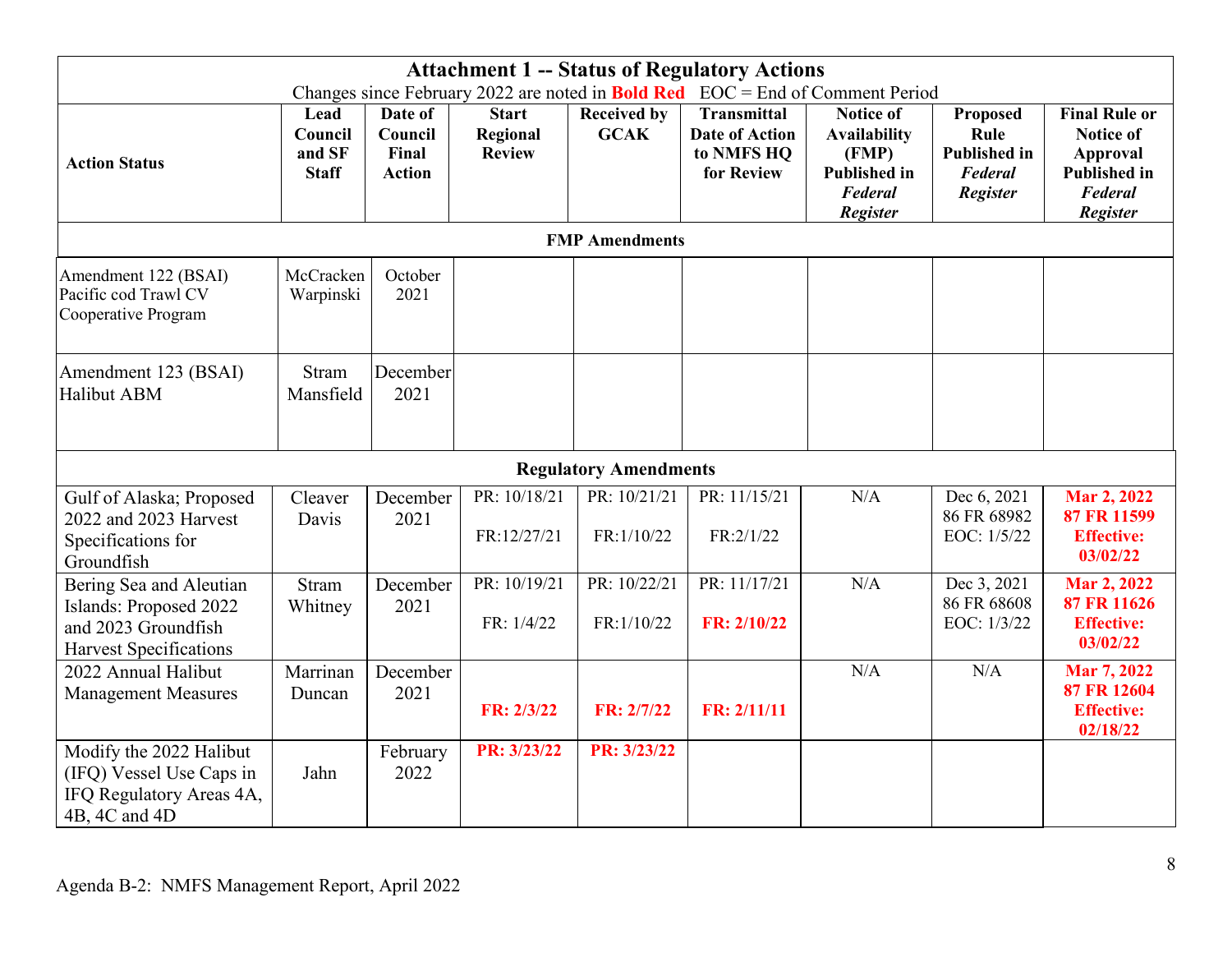#### **Attachment 2 -- Inseason Management Report**

Catch during 2022 is through March 26, 2022 and is compared to catch during 2021 through March 27, 2021. All catch amounts are in metric tons. Additional information is available from [daily catch reports and information bulletins.](https://www.fisheries.noaa.gov/alaska/sustainable-fisheries/alaska-groundfish-fisheries-management)

## **Bering Sea and Aleutian Islands**

#### **Bering Sea Pollock**

The 2022 Bering Sea pollock TAC is 1,111,000 mt compared to 1,375,000 mt in 2021. For 2022, NMFS will not reallocate any AI pollock TAC from the Aleutian Islands to the Bering Sea since the Bering Sea TAC is set equal to the Bering Sea acceptable biological catch. The CDQ and CP sectors finished their A season. NMFS expect the mothership sector to finish their A season in the next week or so, and the Inshore sector to fish to mid to late April.

| Bering Sea | 2022 A season allocation | 2022 A season catch | Percent taken |
|------------|--------------------------|---------------------|---------------|
| Inshore    | 213,840                  | 190,245             | 89%           |
| CP         | 171,072                  | 170,420             | 100%          |
| Mothership | 42,768                   | 41,049              | 96%           |
|            | 49,995                   | 49,844              | 100%          |
| Total      | 477,675                  | 451,558             | 95%           |

#### **Salmon in the Bering Sea Pollock Fisheries**

Based on the State of Alaska's estimate that Chinook salmon abundance in western Alaska is less than 250,000 Chinook salmon, the Chinook salmon PSC limit is 45,000 Chinook salmon, allocated to each sector as specified in 50 CFR  $679.21(f)(3)(iii)(A)$ . In 2022 relative to 2021, the total Chinook and non-Chinook PSC and rates are lower.

| <b>Species</b> | Chinook |                   |       |                   | Non-Chinook |                   |      |                   |
|----------------|---------|-------------------|-------|-------------------|-------------|-------------------|------|-------------------|
| Year           | 2022    |                   | 2021  |                   | 2022        |                   | 2021 |                   |
| Amount         | #       | Rate <sup>1</sup> | #     | Rate <sup>1</sup> | #           | Rate <sup>1</sup> | #    | Rate <sup>1</sup> |
| <b>CDQ</b>     | 392     | 0.008             | 848   | 0.017             | 4           | 0.0001            | 14   | 0.0002            |
| <b>AFA</b>     | 4,421   | 0.011             | 6,680 | 0.013             | 55          | 0.0001            | 81   | 0.0002            |
| Total          | 4,813   | 0.011             | 7,528 | 0.017             | 59          | 0.0001            | 95   | 0.0002            |

## **Herring in the BSAI**

In 2022, BSAI herring PSC is 12% of the 2022 limit relative to 2021 when the herring PSC was also at 12% of the 2021 limit.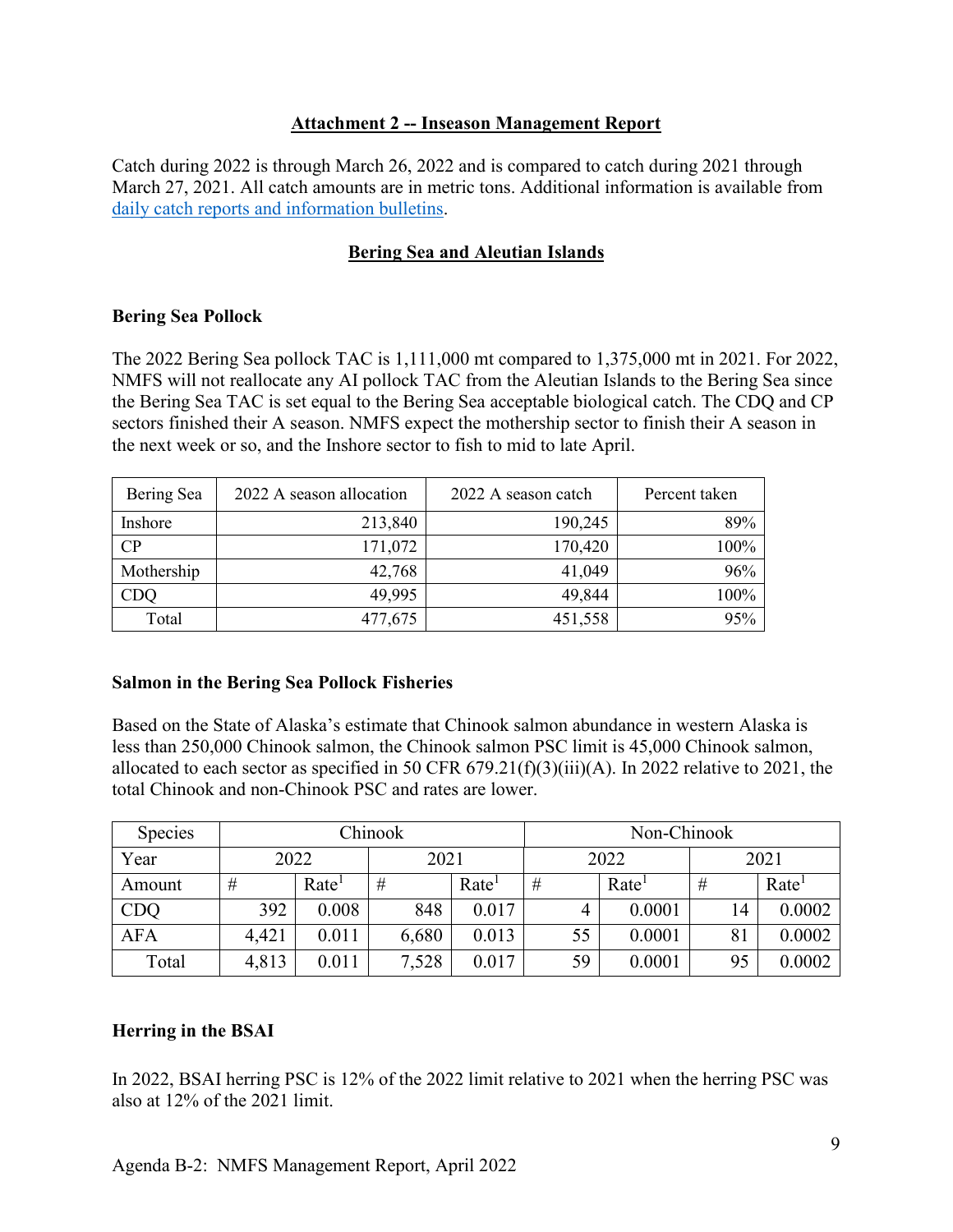#### **Blackspotted and Rougheye Rockfish**

For 2022, the maximum species specific catch recommended in the Western Aleutian Islands is 32 mt. All sectors are requested to avoid blackspotted/rougheye rockfish. A [weekly report](https://www.fisheries.noaa.gov/sites/default/files/akro/car112_rougheye_rockfish_catch2021.html) is available to monitor total catch of blackspotted/rougheye rockfish in the Western Aleutian Islands.

## **BSAI Pacific cod by Sector**

The 2022 Pacific cod TAC is 136,466 mt in the Bering Sea and 13,796 mt in the Aleutian Islands compared to the 2021 Bering Sea TAC of 111,830 mt and Aleutian Islands TAC of 13,796 mt. In 2022, NMFS has prohibited directed fishing for three sectors pot  $CVs$  >= 60 feet, hook-and-line/pot CVs less than 60 feet, and AFA CPs.

|                                    |                                     | 2022               |                       |                           | 2021                                |                    |                                 |                           |
|------------------------------------|-------------------------------------|--------------------|-----------------------|---------------------------|-------------------------------------|--------------------|---------------------------------|---------------------------|
| <b>BSAI</b> Sector                 | A season<br>allocation <sup>1</sup> | Catch<br>Mar<br>26 | A<br>season<br>closed | # of<br>vessels<br>Mar 26 | A season<br>allocation <sup>1</sup> | Catch<br>Mar<br>27 | A season<br>closed <sup>2</sup> | # of<br>vessels<br>Mar 27 |
| <b>CDQ</b>                         | 9,647                               | 2,879              | n/a                   | 22                        | 8,037                               | 3,006              | n/a                             | 21                        |
| Hook-and-line CP                   | 33,164                              | 19,757             | n/a                   | 15                        | 27,600                              | 18,037             | n/a                             | 13                        |
| Pot CP                             | 1,021                               | 1,065              | Mar 15                | 3                         | 850                                 | 792                | Jan $16$                        | 3                         |
| Pot $CV = 60$ ft                   | 5,720                               | 6,955              | Jan 22                | 27                        | 4,761                               | 4,486              | Jan $21$                        | 21                        |
| Hook-and-line CV<br>$>= 60$ ft     | 136                                 | $\theta$           | n/a                   | $\theta$                  | 113                                 | $\boldsymbol{0}$   | n/a                             | $\theta$                  |
| Hook-and-line/Pot<br>$CVs < 60$ ft | 3,746                               | 3,992              | Jan $26$              | 20                        | 3,122                               | 3,074              | Jan $26$                        | 26                        |
| <b>Jig</b>                         | 52                                  | $\Omega$           | n/a                   | $\Omega$                  | 39                                  | $\theta$           | n/a                             | $\overline{0}$            |
| Trawl CV                           | 21,944                              | 19,951             | Mar 30                | 88                        | 18,281                              | 16,471             | n/a                             | 85                        |
| <b>AFA CP</b>                      | 2,315                               | 1,792              | Jan 20                | 15                        | 1,928                               | 4,410              | Jan 20                          | 15                        |
| Amendment 80 CP                    | 13,485                              | 7,636              | n/a                   | 18                        | 11,234                              | 4,627              | n/a                             | 18                        |
| <b>HAL/Pot ICA</b>                 | 400                                 | 62                 | n/a                   | 4                         | 400                                 | $\boldsymbol{0}$   | n/a                             |                           |
| Total <sup>3</sup>                 | 91,230                              | 64,089             |                       | 216                       | 75,965                              | 54,903             |                                 | 206                       |

 $1\overline{1}$ In 2022, NMFS reallocated 1,075 mt, and in 2021 NMFS reallocated 900 mt of the A season jig allocation to the hook-and-line or pot gear less than 60 ft length annual allocation.

2In 2021, NMFS prohibited retention for AFA CPs on March 15, 2021.

<sup>3</sup>Number of vessels may include vessels in more than one sector.

#### **Pacific cod directed fishing - trawl CVs**

The trawl CV sector had a voluntary stand down from directed fishing for Pacific cod from January 20 to February 6, 2022. The stand down is to delay fishing until catch rates are expected to be higher and halibut prohibited species catch rates are expected to be lower. The A season closed March 30, 2022. The B season opened April 1 for 24 hours.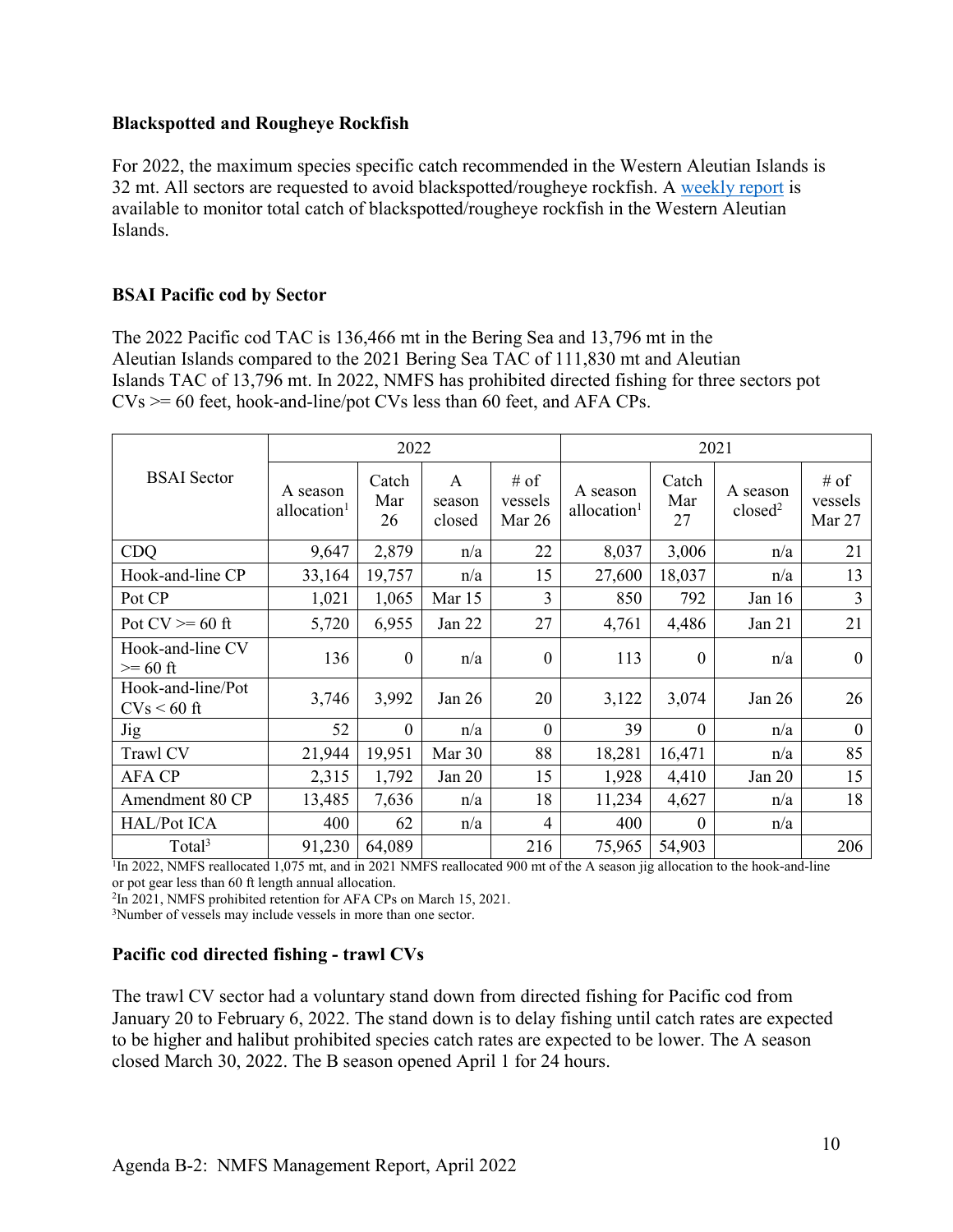## **BSAI Flatfish (includes CDQ)**

|                     |        | 2022       |           | 2021           |            |         |  |
|---------------------|--------|------------|-----------|----------------|------------|---------|--|
| Species             | Catch  | <b>TAC</b> | $%$ Taken | Catch          | <b>TAC</b> | % Taken |  |
| Alaska plaice       | 3,797  | 29,221     | 10%       | 7,385          | 24,500     | 26%     |  |
| Arrowtooth flounder | 206    | 20,000     | $1\%$     | 214            | 15,000     | $1\%$   |  |
| Flathead sole       | 6,834  | 35,500     | 18%       | 1,780          | 25,000     | 7%      |  |
| Greenland turbot    | 9      | 6,572      | $0\%$     | $\overline{2}$ | 6,025      | 0%      |  |
| Kamchatka flounder  | 54     | 9,214      | $1\%$     | 22             | 8,982      | $0\%$   |  |
| Other flatfish      | 778    | 10,000     | $7\%$     | 451            | 6,500      | 6%      |  |
| Rock sole           | 9,152  | 66,000     | 12%       | 5,289          | 54,500     | 9%      |  |
| Yellowfin sole      | 46,310 | 250,000    | 17%       | 37,412         | 200,000    | 17%     |  |
| Total               | 67,140 | 426,507    | 16%       | 52,555         | 340,507    | 15%     |  |

In 2022 relative to 2021, all BSAI flatfish catch is higher except for Alaska plaice and arrowtooth flounder. In 2022, there has been more fishing in the flathead sole, rock sole, and yellowfin sole targets than in 2021.

Note: Directed fishing for Arrowtooth flounder, Kamchatka flounder, and Greenland turbot opens at noon, May 1.

#### **BSAI Atka mackerel, Pacific ocean perch (POP) includes CDQ, and Trawl Sablefish**

The catch of Atka mackerel is lower in 2022 than in 2021, and of POP is higher in 2022 than in 2021. The non-CDQ trawl sablefish fisheries in the Bering Sea and Aleutian Islands have been closed to directed fishing since the start of the year.

| <b>Species</b>            |       | 2022       |         | 2021   |            |         |
|---------------------------|-------|------------|---------|--------|------------|---------|
|                           | Catch | <b>TAC</b> | % Taken | Catch  | <b>TAC</b> | % Taken |
| Atka mackerel             | 8,328 | 66,481     | 13%     | 10,539 | 62,257     | 17%     |
| Pacific ocean perch       | 1,312 | 35,385     | 4%      | 760    | 35,899     | 2%      |
| Non-CDQ Sablefish - Trawl | 94    | 3,928      | $2\%$   | 43     | 2,660      | $2\%$   |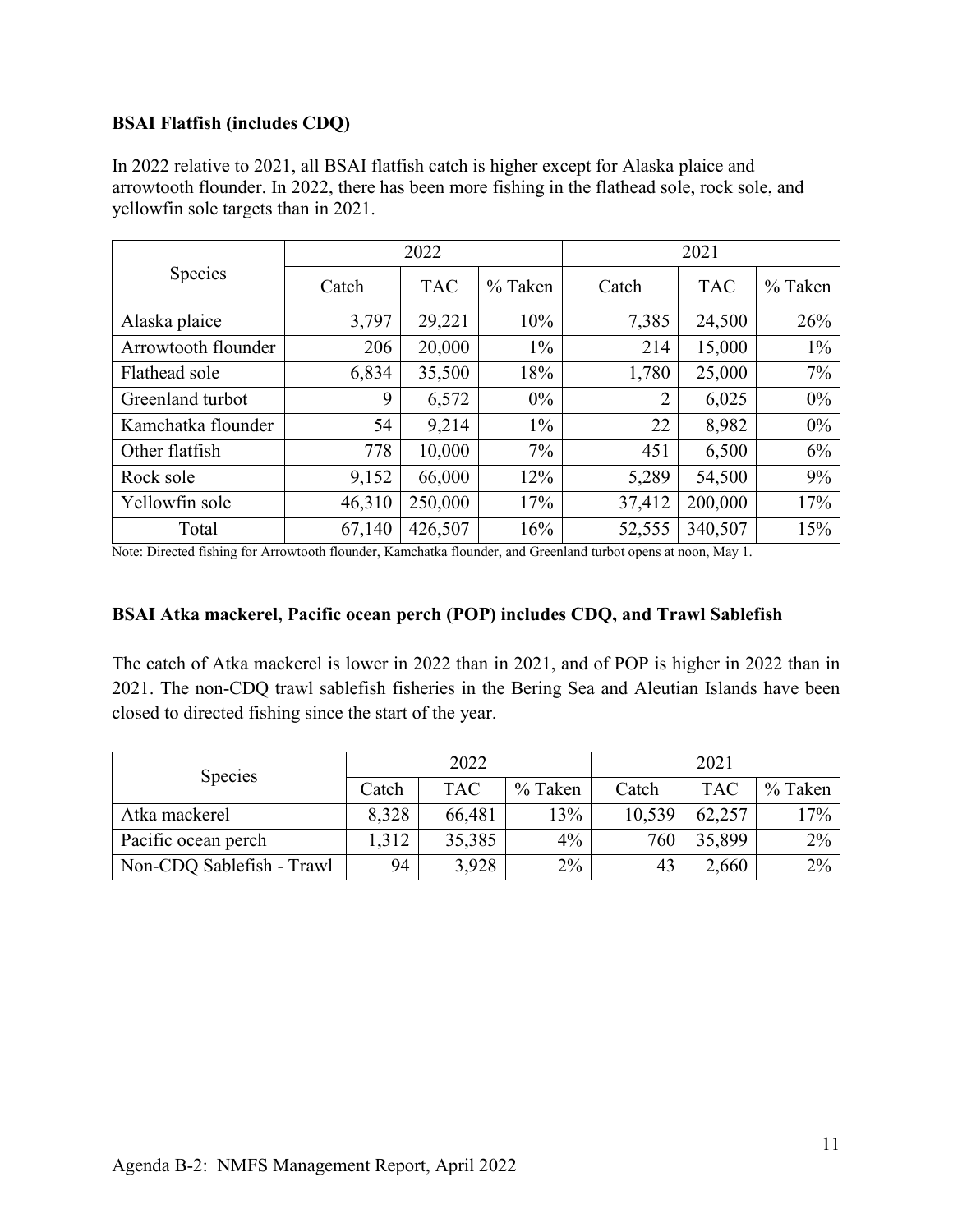## **Gulf of Alaska**

#### **Pacific cod**

In 2022, NMFS closed directed fishing for the A season for some sectors with allocations that are necessary to support incidental catch: Western GOA – Hook-and-line CV, Trawl CP Central GOA – Trawl CV, Trawl CP

#### **Pacific cod - Western GOA**

|                  |                        | 2022               |                       |                           |                        | 2021               |                       |                           |  |
|------------------|------------------------|--------------------|-----------------------|---------------------------|------------------------|--------------------|-----------------------|---------------------------|--|
| Sector           | A season<br>allocation | Catch<br>Mar<br>26 | A<br>season<br>closed | # of<br>vessels<br>Mar 26 | A season<br>allocation | Catch<br>Mar<br>27 | A<br>season<br>closed | # of<br>vessels<br>Mar 27 |  |
| Hook-and-line CP | 732                    | 721                | Mar 23                | 3                         | 588                    | 590                | Mar 3                 | $\leq$ 3                  |  |
| Hook-and-line CV | 47                     | $\theta$           | Jan 1                 | $\theta$                  | 38                     | 0                  | Jan 1                 | $\leq$ 3                  |  |
| <b>Jig</b>       | 146                    | $\theta$           | n/a                   | $\theta$                  | 117                    | 26                 | n/a                   | $\leq$ 3                  |  |
| Pot CV/CP        | 1,330                  | 1,467              | Feb 11                | 18                        | 1,068                  | 1,028              | Feb 3                 | 13                        |  |
| Trawl CV         | 2,118                  | 1,915              | n/a                   | 24                        | 1,701                  | 1,615              | Mar 26                | 18                        |  |
| Trawl CP         | 60                     | $\theta$           | Jan 20                | $\overline{0}$            | 49                     | $\theta$           | Jan $20$              | $\Omega$                  |  |
| Total            | 4,433                  | 4,103              |                       | 45                        | 3,561                  | 3,259              |                       | 36                        |  |

#### **Pacific cod - Central GOA**

|                               |                        | 2022               |                       |                           |                        | 2021               |                       |                           |
|-------------------------------|------------------------|--------------------|-----------------------|---------------------------|------------------------|--------------------|-----------------------|---------------------------|
| Sector                        | A season<br>allocation | Catch<br>Mar<br>26 | A<br>season<br>closed | # of<br>vessels<br>Mar 26 | A season<br>allocation | Catch<br>Mar<br>27 | A<br>season<br>closed | # of<br>vessels<br>Mar 27 |
| Hook-and-line CP              | 602                    | 591                | Mar 25                | $<$ 3                     | 416                    | 283                | n/a                   | $<$ 3                     |
| Hook-and-line CV<br>$50$ ft   | 1,366                  | 1,394              | Mar 15                | 27                        | 945                    | 942                | Feb 5                 | 33                        |
| Hook-and-line CV<br>$>=50$ ft | 823                    | 682                | Mar 30                | 9                         | 569                    | 503                | Mar 9                 | 8                         |
| <b>Jig</b>                    | 89                     | $\theta$           | n/a                   | $\theta$                  | 61                     | 26                 | n/a                   | 11                        |
| Pot CV/CP                     | 2,615                  | 2,896              | Feb 16                | 21                        | 1,808                  | 1,579              | Jan 22                | 14                        |
| Non RP Trawl CV               | 3,710                  | 1,966              | Jan 20                | 37                        | 2,565                  | 1,970              | Jan 20                | 38                        |
| Trawl CP                      | 294                    | $\theta$           | Jan 20                | $\theta$                  | 203                    | $\theta$           | Jan $20$              | $\Omega$                  |
| Total                         | 9,499                  | 7,529              |                       | 89                        | 6,567                  | 5,303              |                       | 105                       |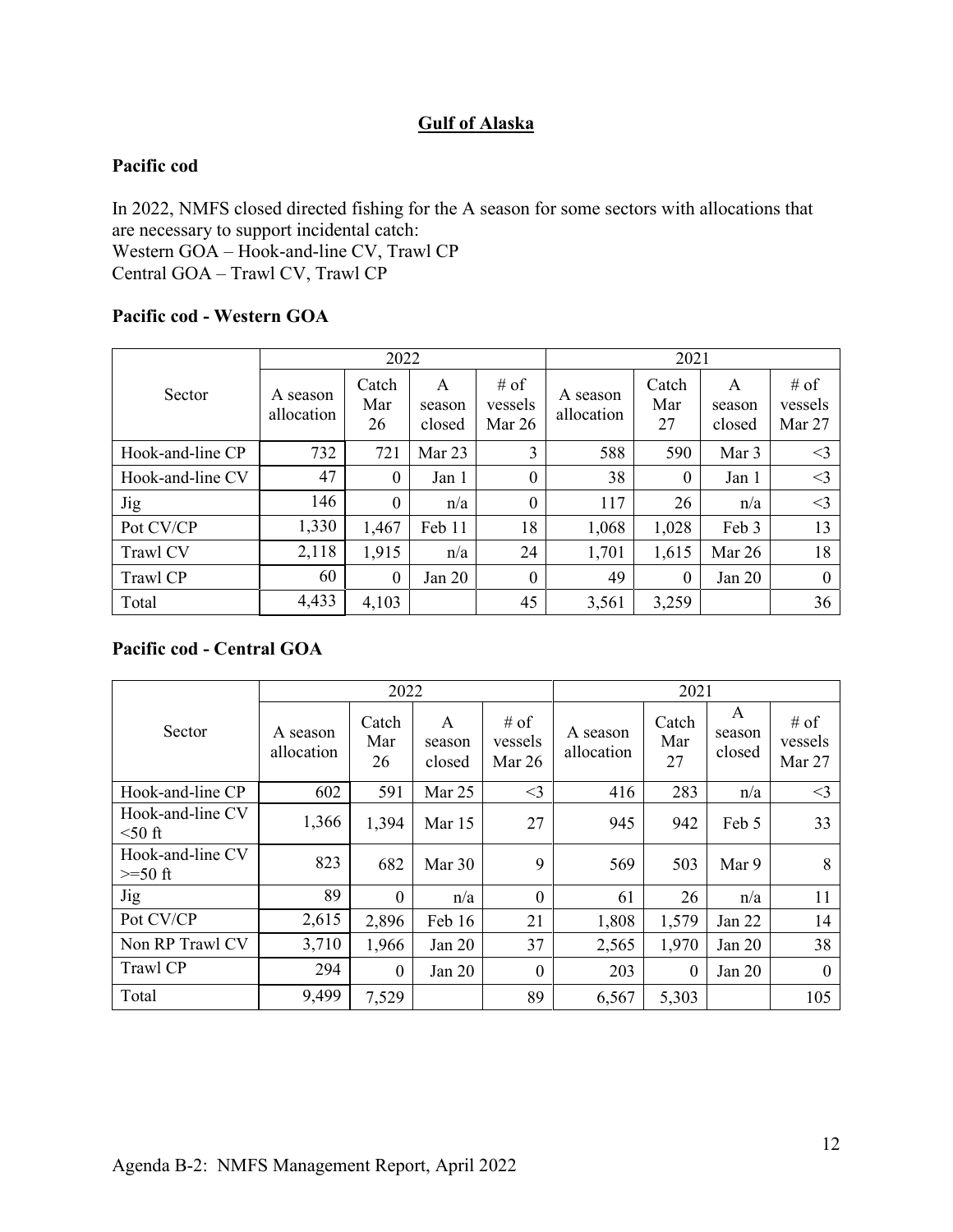### **Pollock**

For Area 610, NMFS closed directed fishing for the A season on January 20, 2022 because the TAC does not support directed fishing.

The pollock fleet had a voluntarily standing down in Area 620 from January 20 to February 4 and for Area 630 from January 20 to February 14.

| 2022 A season       | 610                 | 620         | 630   | 640              |
|---------------------|---------------------|-------------|-------|------------------|
| A season allocation | ຳາ<br>1,1 <i>JL</i> | 0.2,304     | 8,080 | $5,412$ (annual) |
| A season catch      | 134                 | .508<br>42. | 5,983 |                  |
| A season closure    | January 20          | n/a         | n/a   | n/a              |

## **IFQ Sablefish in the Sablefish target in the GOA**

The number of vessels and total catch of sablefish using pot gear is increasing relative to 2021. Currently, the total vessels in 2022 is 56 and for the same time period total vessels in 2021 is 46. In 2022, 14 vessels have reported both gear types and in 2022, 8 vessels have reported both gear types. Also, so 78% in 2022 and 40% in 2021 have been reported in the Eastern GOA.

| Gear          | 2022 Catch   | $2022 \text{ } \#$ of Vessels | 2021 Catch      | $2021 \text{ } \#$ of Vessels |
|---------------|--------------|-------------------------------|-----------------|-------------------------------|
| Hook-and-line | 460          |                               | 462             |                               |
| Pot           | 813          | $\sim$                        | 308             |                               |
| Total         | 272<br>ر ر∠, | 56                            | 77 <sup>′</sup> | 40                            |

#### **Chinook Salmon PSC Limits in the GOA**

Total 2022 Chinook salmon PSC and rate is lower relative to 2021. In 2021, directed fishing for all non-pollock, non Rockfish Program trawl CVs closed March 26, 2021 when the limit was reached.

| Chinook Salmon                | 2022 Limit | 2022 PSC ( $Rate1$ ) | 2021 PSC ( $Rate1$ ) |
|-------------------------------|------------|----------------------|----------------------|
| Total                         | n/a        | 3,183                | 8,122 (0.09)         |
| Western GOA pollock           | 6,684      |                      |                      |
| Central GOA pollock           | 18,316     | 3,183(0.06)          | 4,295(0.08)          |
| Western/Central trawl $CV^2$  | 2,700      |                      | 3,827(2.01)          |
| Central Rockfish Program CV   | 1,200      |                      |                      |
| Western/Central trawl $C/P^2$ | 4,080      |                      |                      |

1Rate is number of salmon per metric tons of groundfish.

2The limit include the incentive buffer for 2021 and 2022 Western/Central trawl C/P limit (480 Chinook) and 2021 Western/Central trawl CV (360 Chinook).